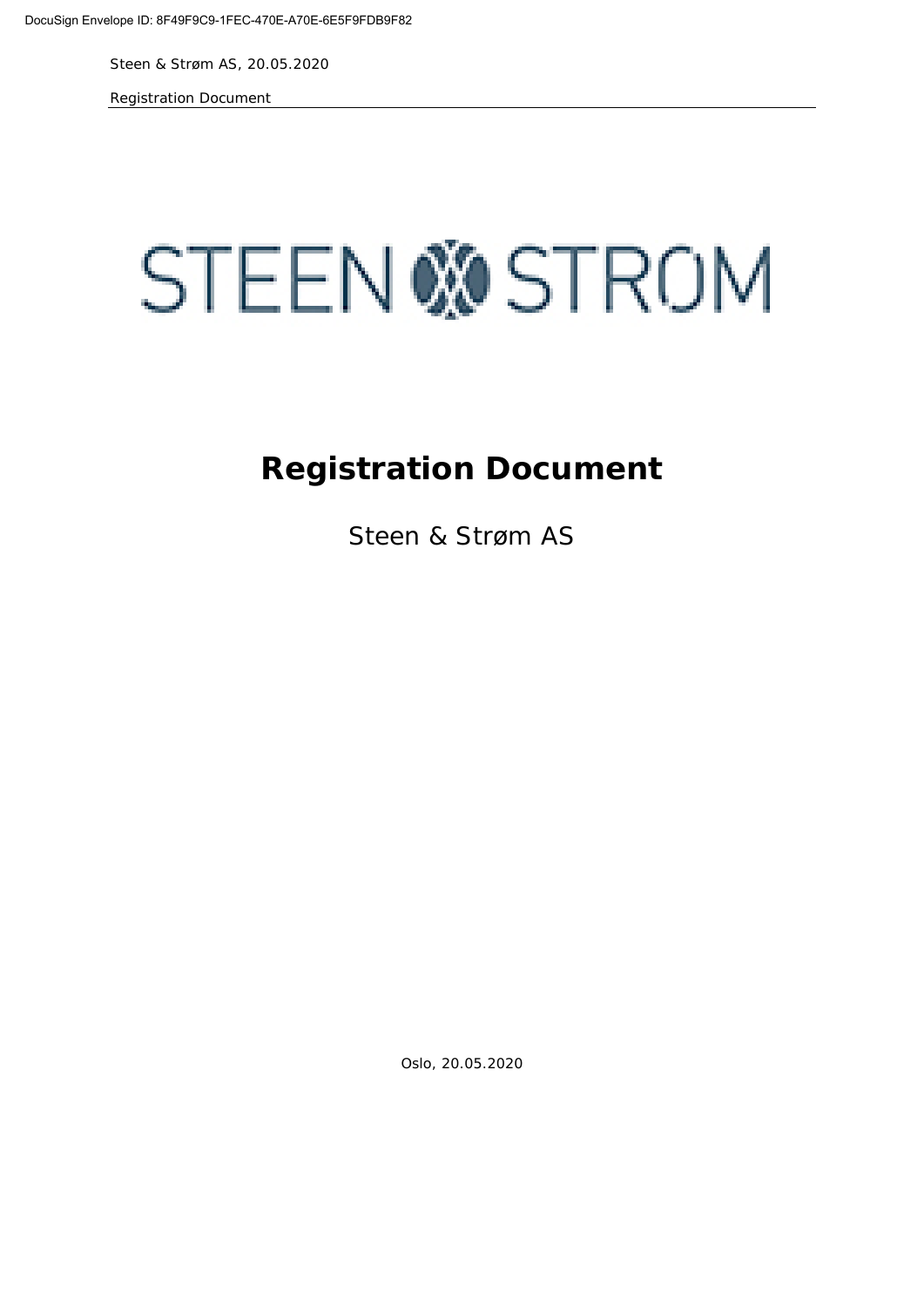#### Registration Document

#### **Important notice**

This Registration Document prepared according to Regulation (EU) 2017/1129, is valid for a period of up to 12 months following its approval by Norwegian FSA. This Registration Document was approved by the Norwegian FSA on 20<sup>th</sup> May 2020. The prospectus for issuance of new bonds or other securities may for a period of up to 12 months from the date of the approval consist of this Registration Document and a securities note to each issue and subject to a separate approval.

The Registration Document is based on sources such as annual reports and publicly available information and forward looking information based on current expectations, estimates and projections about global economic conditions, the economic conditions of the regions and industries that are major markets for the Company lines of business.

A prospective investor should consider carefully the factors set forth in chapter 1 Risk factors, and elsewhere in the Prospectus, and should consult his or her own expert advisers as to the suitability of an investment in bonds, including any legal requirements, exchange control regulations and tax consequences within the country of residence and domicile for the acquisition, holding and disposal of bonds relevant to such prospective investor.

The manager and/or affiliated companies and/or officers, directors and employees may be a market maker or hold a position in any instrument or related instrument discussed in this Registration Document and may perform or seek to perform financial advisory or banking services related to such instruments. The managers corporate finance department may act as manager or co-manager for this Company in private and/or public placement and/or resale not publicly available or commonly known. Copies of this Registration Document are not being mailed or otherwise distributed or sent in or into or made available in the United States. Persons receiving this document (including custodians, nominees and trustees) must not distribute or send such documents or any related documents in or into the United States.

Other than in compliance with applicable United States securities laws, no solicitations are being made or will be made, directly or indirectly, in the United States. Securities will not be registered under the United States Securities Act of 1933 and may not be offered or sold in the United States absent registration or an applicable exemption from registration requirements.

The distribution of the Registration Document may be limited by law also in other jurisdictions, for example in Canada, Japan, Australia and in the United Kingdom. Verification and approval of the Registration Document by the Norwegian FSA implies that the Registration Document may be used in any EEA country. No other measures have been taken to obtain authorisation to distribute the Registration Document in any jurisdiction where such action is required, and any information contained herein or in any other sales document relating to bonds does not constitute an offer or solicitation by anyone in any jurisdiction in which such offer or solicitation is not lawful or in which the person making such offer or solicitation is not qualified to do so or to anyone to whom it is unlawful to make such offer or solicitation.

The content of the Prospectus does not constitute legal, financial or tax advice and potential investors should seek legal, financial and/or tax advice.

Unless otherwise stated, the Prospectus is subject to Norwegian law. In the event of any dispute regarding the Prospectus, Norwegian law will apply.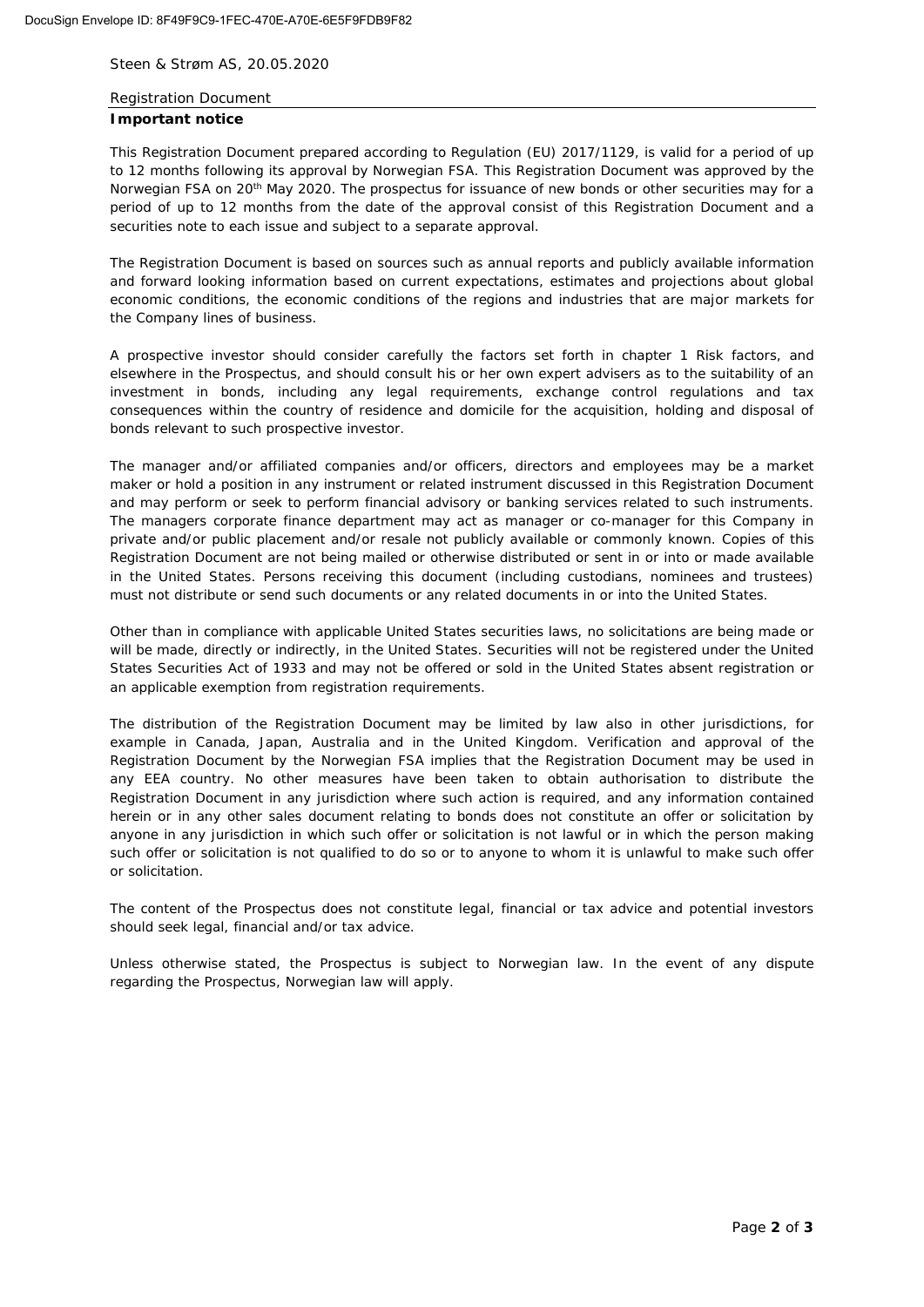**Registration Document** 

### **Table of Contents:**

| 9. Financial information concerning the issuer's assets and liabilities, financial position and profits |  |
|---------------------------------------------------------------------------------------------------------|--|
|                                                                                                         |  |
|                                                                                                         |  |
|                                                                                                         |  |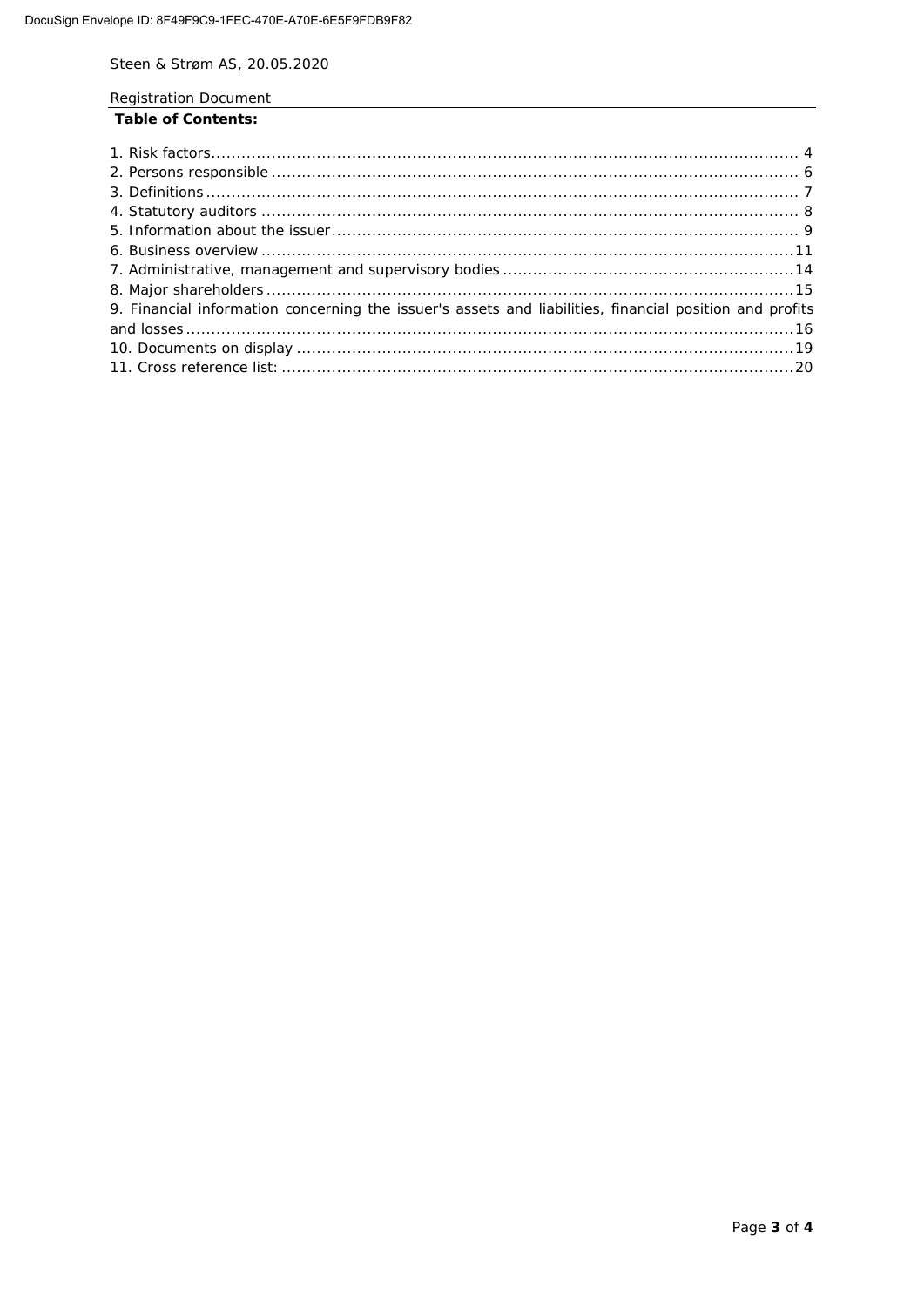Registration Document

# <span id="page-3-0"></span>**1. Risk factors**

As the Company is the parent company of the Group and primarily a holding company, the risk factors for Steen & Strøm AS and the Group are deemed to be equivalent for the purpose of this Registration Document.

Investing in bonds issued by Steen & Strøm AS involves inherent risks.

The risks and uncertainties described in the Registration Document are risks of which the Company is aware and that the Company considers to be material to its business. If any of the following risks were to occur, the Company's business, financial position, operating results or cash flows could be significantly and negatively affected, and the Company could be unable to pay interest, principal or other amounts on or in connection with the bonds.

In the category below, the Company sets out the most material risks, in its assessment, taking into account the negative impact of such risk on the Company and the probability of its occurrence.

Prospective investors should consider, among other things, the risk factors set out in the Prospectus, including those related to the bonds as set out in the Securities Note, before making an investment decision.

An investment in the bonds is suitable only for investors who understand the risk factors associated with this type of investment and who can afford a loss of all or part of their investment.

### **Risk Factors**

Group activities involve different kinds of risk; market risk, credit risk, liquidity risk and risks related to floating/fixed interest rates. The board of directors sets the goals and frameworks for how financial risk is managed.

#### *Market risk*

The main driver of the operational business of the Group is the development in retail spending.

The leases are mainly turnover-based, but with minimum lease provisions. The minimum rent has historically accounted for more than 90% of rental income. Changes in the values of the properties will be closely related to the tenants' ability and willingness to accept growth in the rent level over time. In order for the Group to be able to show growth in the rent level going forward, it is crucial that overall retail turnover at the shopping centers also show growth in the future. The higher the turnover growth at the centers, the greater the negotiating power the shopping center manager has in renegotiating / renewing or entering into new leases.

Since 26 February 2020, the CoVid-19 epidemic has gradually spread over Norway, Sweden and Denmark. Steen & Strøm response to this situation is ensuring that its operations are compliant with any measures enacted by the authorities on a real time basis and adjusting operation organization and resources to ensure the best possible health and safety conditions while maintaining business continuity.

At 31 March 2020, footfall in Steen & Strøm malls had fell by 10.22% (the last 12 months the footfall is down 1.9%). It is too early to determine the situation's impact on the contractual obligations of our retailers or to estimate the effect of any case-by-case support measure the group may decide upon, particularly as regards adapting payment deadlines.

Over time, changes in the pattern of trade will affect the proportion of trade that occurs in shopping centers in general and may affect the market share of the centers in the Company in particular. There has been a tendency for an increasing share of e-commerce. In addition,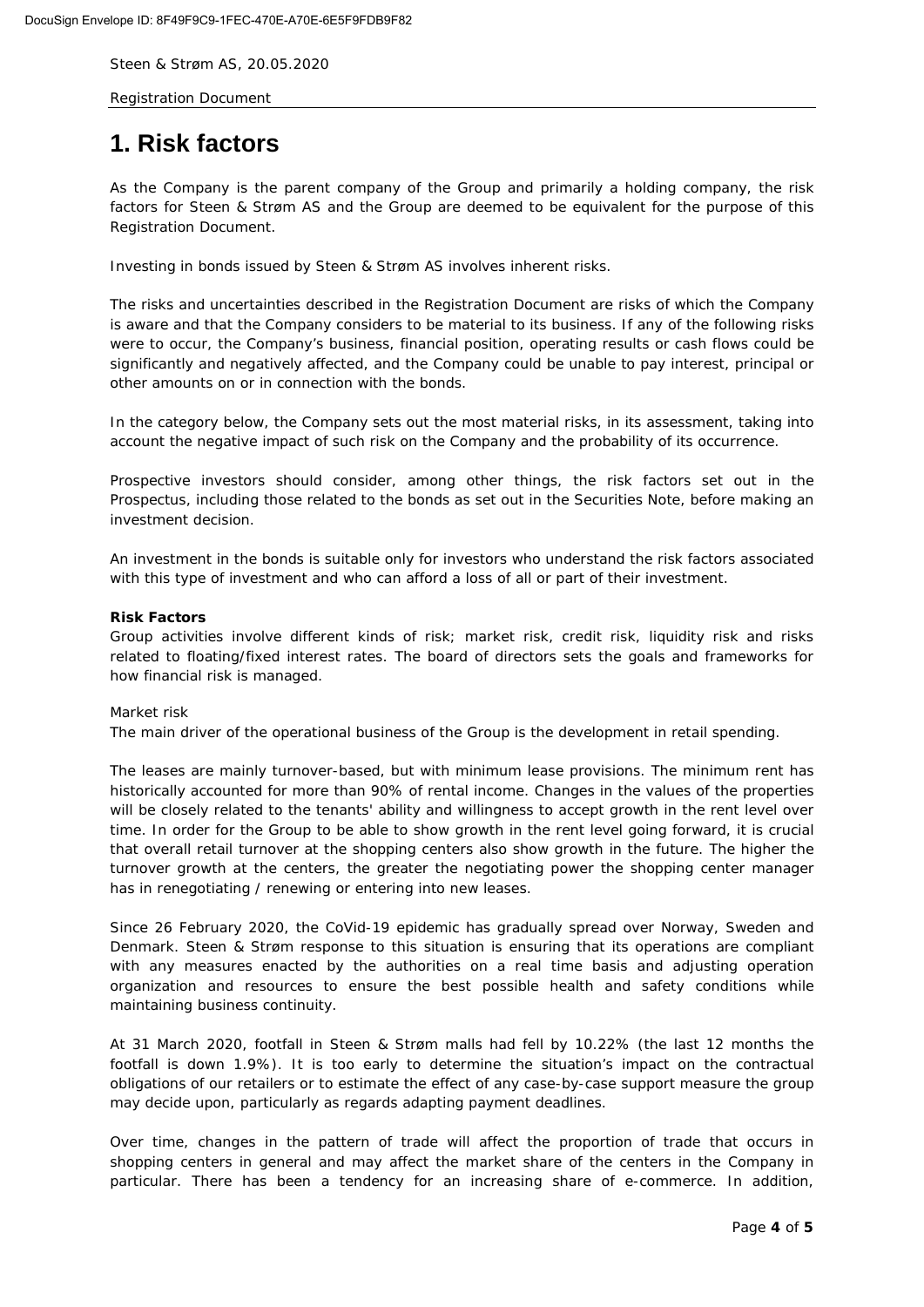#### Registration Document

increased environmental focus with tolls and closed streets in cities might affect the attractiveness of the individual shopping centers. If the shopping centers' market share in general, or the market share of the centers in the Group, is reduced, this could adversely affect the rent level.

In the case of major redevelopments or special tenant adjustments, the Group may also incur costs that for a period reduce the net rent level after ownership costs.

If any of these situations occur this can have a material adverse effect on the Group's business, results and financial position, and may affect the Company's ability to perform its obligations under the bonds.

#### *Liquidity risk*

The liquidity risk arises from the Company's need to be able to finance operations and investments for some time ahead. The liquidity risk is managed by always having reserves in the form of liquid current assets, unused credit facilities and un-mortgaged properties. We aim to limit liquidity risk that arises from the refinancing of group debts by scheduling maturity dates for loans at different times of the year and by having sufficient reserves to cover short-term refinancing needs. The Group's strategy is to, at all times, have sufficient cash and cash equivalents or credit facilities to be able to finance operations and investments for the next three years.

#### *Interest rate risk*

Interest rate risk arises in the short and medium term, following the part of the Company's debt which has a floating interest rate. The loan portfolio currently has a combination of floating and fixed rates, where long-term rent agreements have been made for approximately 73% of the Group's loan portfolio.

### *Credit risk*

The Group's credit risk is primarily related to the ability of the tenants to pay rent. Steen & Strøm has more than 1 600 leasing contracts. Prominent, stable retail chains form the major group of our tenants. Clear routines have been established on credit check of tenants before contract signing and follow-up of due invoices. The Group loss on receivables is limited.

### *Currency risk*

Changes in exchange rates involve both direct and indirect financial risk for the Group. The currency exposure is mainly limited to the equity portion of shopping center investments in Sweden and Denmark. Hedging is partly achieved by using the same currency for assets and liabilities in each country.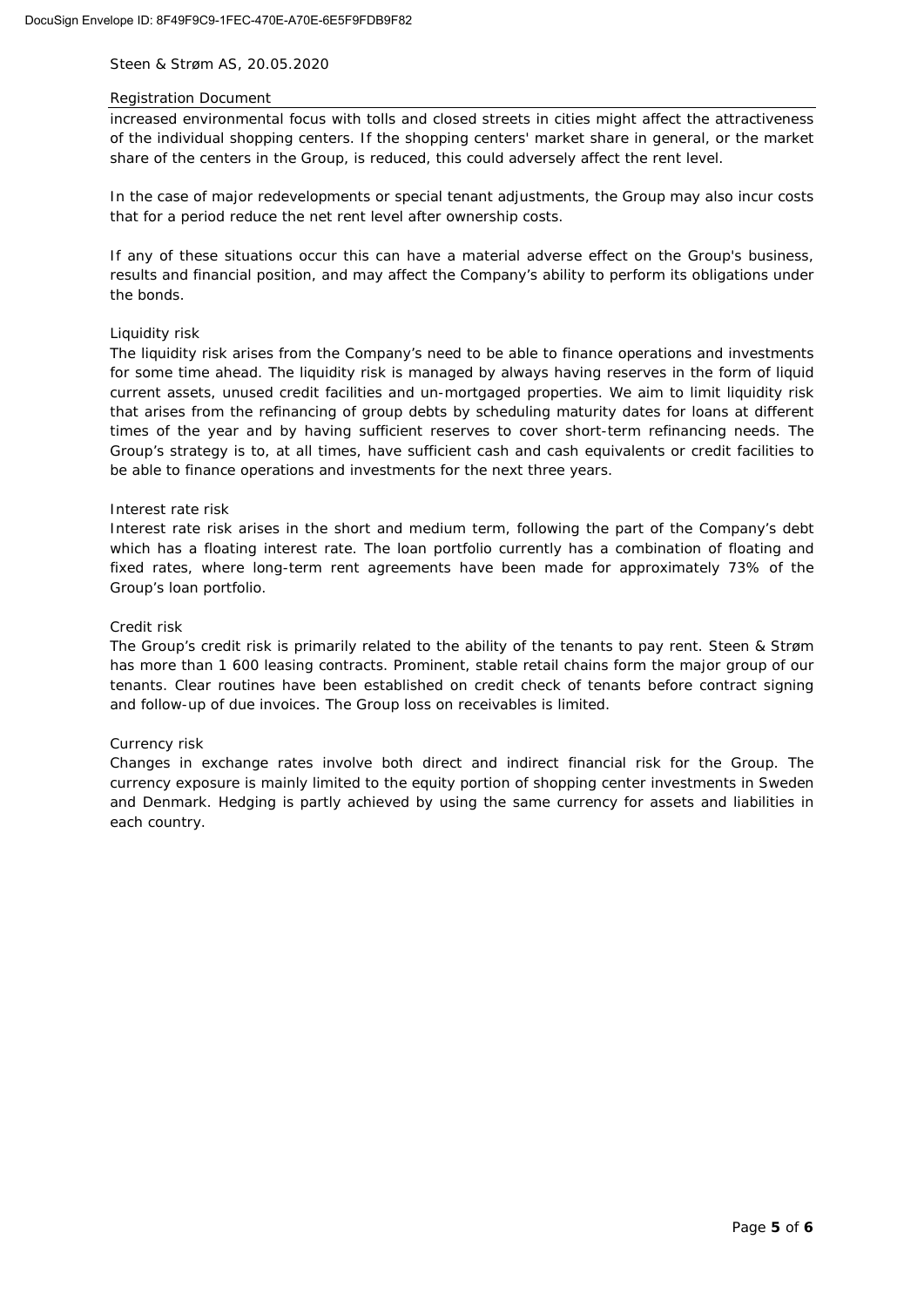<span id="page-5-0"></span>Registration Document

## **2. Persons responsible**

#### **Persons responsible for the information**

Persons responsible for the information given in the Registration Document are as follows: Steen & Strøm AS, Støperigata 1, 0250 Oslo, Norway.

### **Declaration by persons responsible**

Steen & Strøm AS confirms that, to the best of their knowledge, the information contained in the Registration Document is in accordance with the facts and that the Registration Document makes no omission likely to affect its import.

20.05.2020

Steen & Strøm AS

DocuSigned by: -DocuSianed by: Mls Einind Risnand -<br>6E7C295EDA8F447

Louis BONELLI -7C0D95669F9148B..

#### **Competent authority approval**

This Registration Document has been approved by the Financial Supervisory Authority of Norway (the "Norwegian FSA") (Finanstilsynet), as competent authority under Regulation (EU) 2017/1129. The Norwegian FSA only approves this Registration Document as meeting the standards of completeness, comprehensibility and consistency imposed by Regulation (EU) 2017/1129. Such approval should not be considered as an endorsement of the issuer that is the subject of this Registration Document.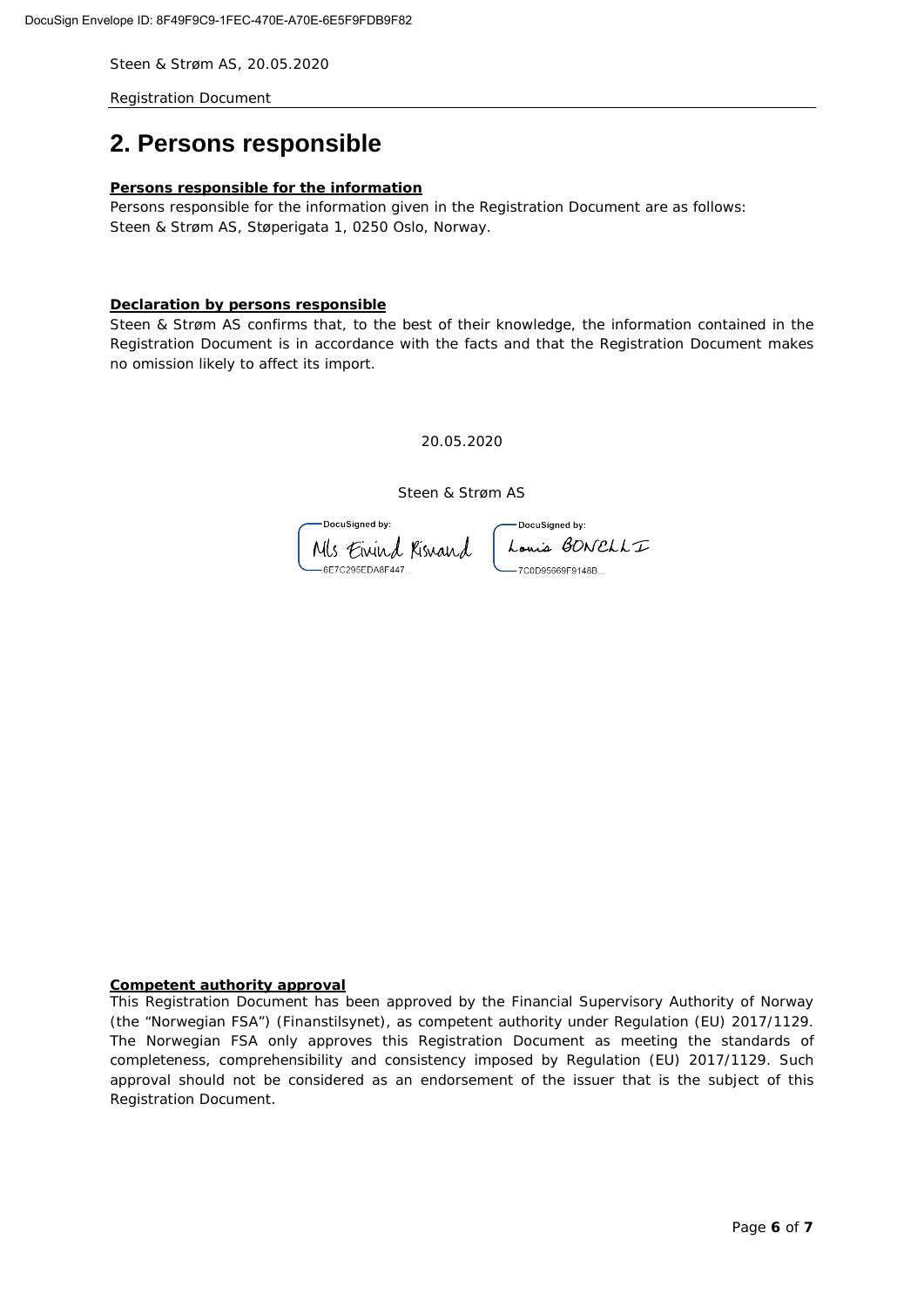Registration Document

# <span id="page-6-0"></span>**3. Definitions**

| <b>BREAM</b>                 |   | Building Research Establishment Environmental<br>Assessment Method                                               |  |  |
|------------------------------|---|------------------------------------------------------------------------------------------------------------------|--|--|
| The Company / Issuer         |   | Steen & Strøm AS                                                                                                 |  |  |
| <b>CSR</b>                   |   | Corporate social responsibility                                                                                  |  |  |
| <b>GLA</b>                   |   | Gross leasable area                                                                                              |  |  |
| <b>GRESB</b>                 | - | Global Real Estate Sustainability Benchmark                                                                      |  |  |
| Group / Steen & Strøm        |   | Steen & Strøm AS with subsidiaries                                                                               |  |  |
| ISO-14001                    |   | The international standard that specifies requirements for<br>an effective environmental management system (EMS) |  |  |
| <b>NOK</b>                   |   | Norwegian kroner                                                                                                 |  |  |
| Prospectus                   |   | The Registration Document together with the Securities<br>Note and the Summary.                                  |  |  |
| <b>Registration Document</b> |   | This document dated 20.05.2020                                                                                   |  |  |
| <b>RISE</b>                  |   | Research Institutes of Sweden AB is a Swedish state-owned<br>research institute                                  |  |  |
| <b>Securities Note</b>       |   | Document to be prepared for each new issue of bonds<br>under the Prospectus                                      |  |  |
| Summary                      |   | Document to be prepared for each new issue of bonds<br>under the Prospectus                                      |  |  |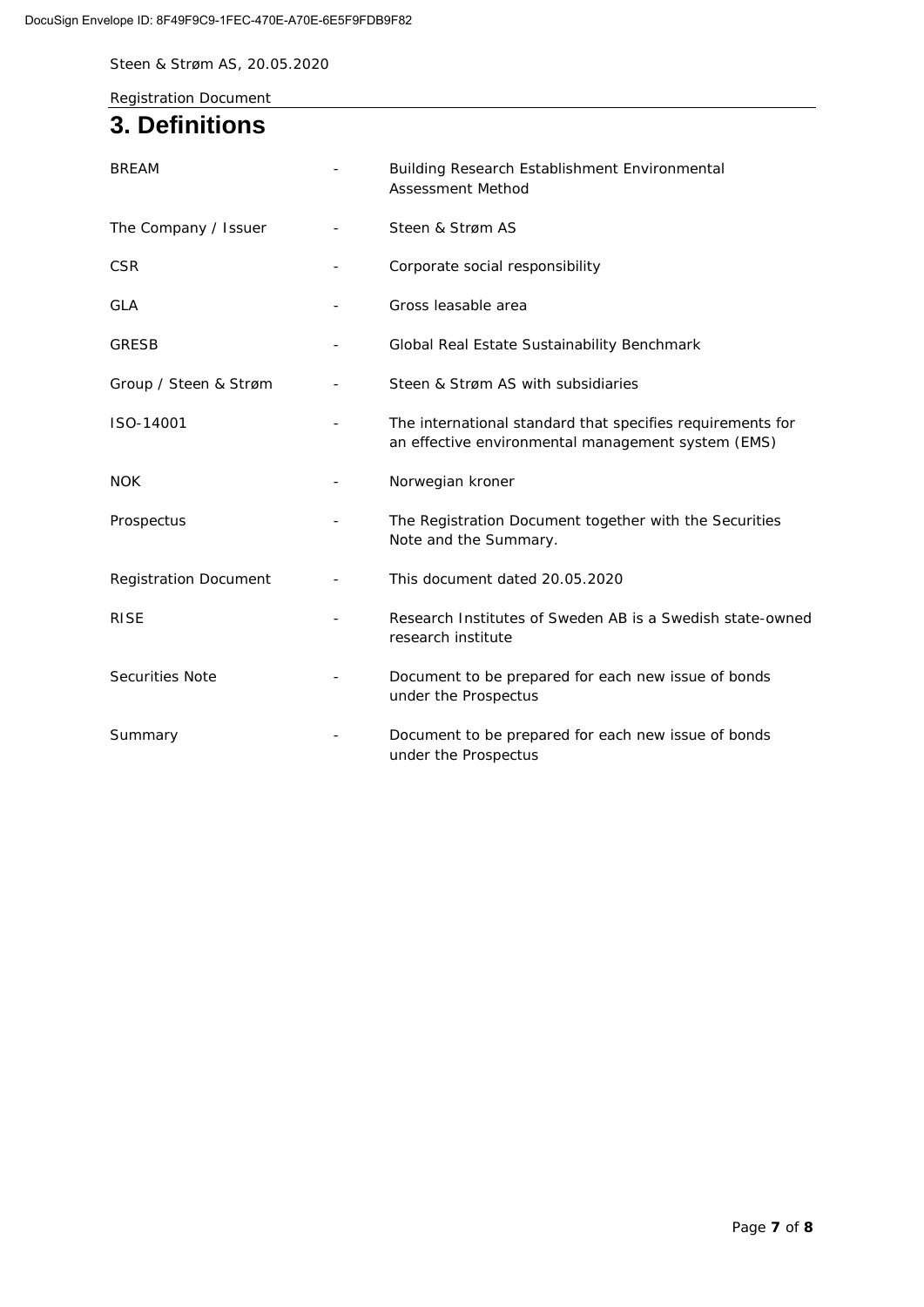Registration Document

# <span id="page-7-0"></span>**4. Statutory auditors**

The Company's auditor for the period covered by the historical financial information in this Registration Document has been Deloitte AS, independent public accountants, located at Dronning Eufemias gate 14, 0103 Oslo, Norway.

Deloitte AS is member of The Norwegian Institute of Public Accountants.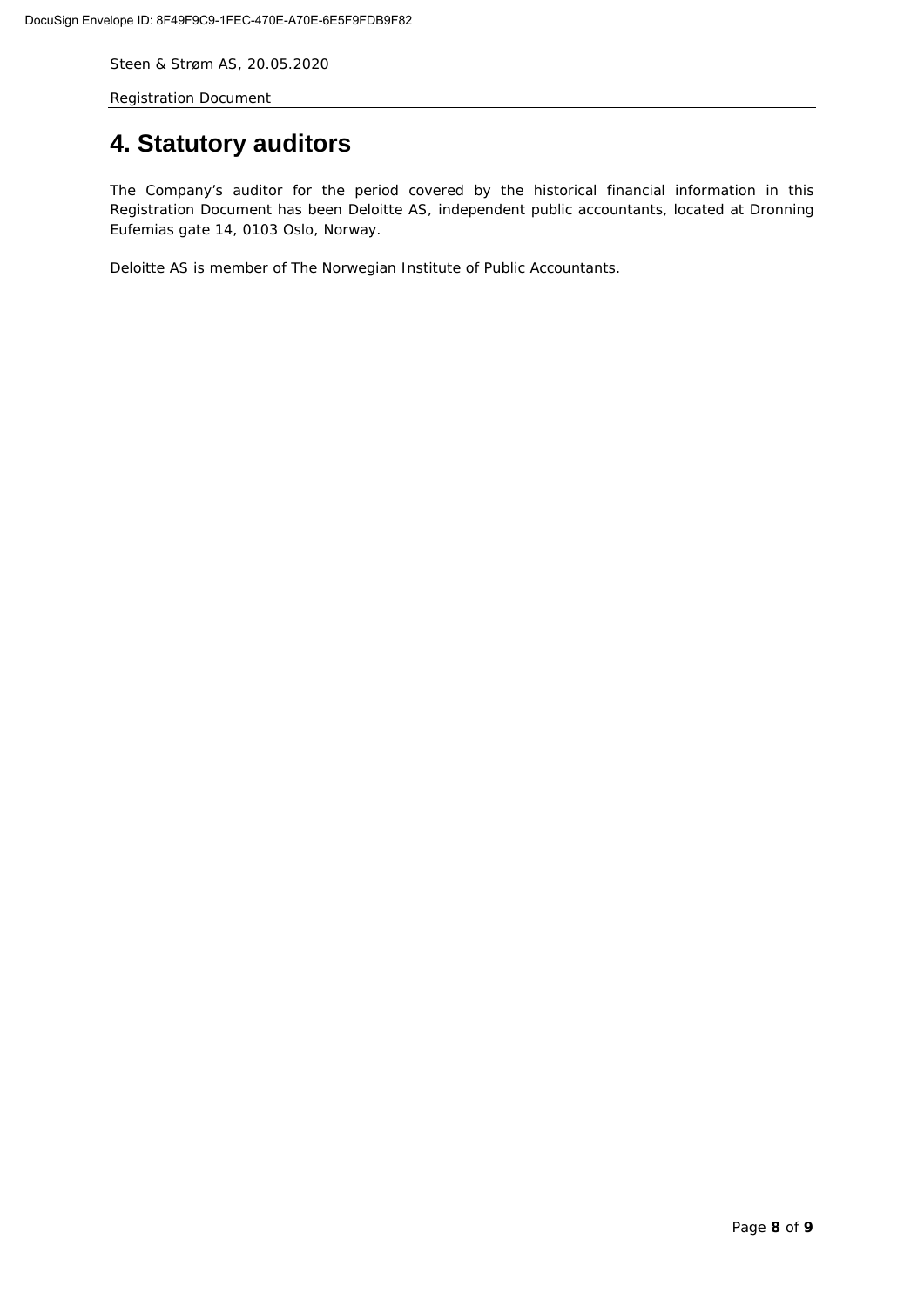Registration Document

# <span id="page-8-0"></span>**5. Information about the issuer**

Steen & Strøm AS is a limited liability company organized under the laws of Norway, including the Limited Liability Companies Act. Steen & Strøm AS was incorporated in Norway on 23 October 1991. The Company is registered in the Norwegian Companies Registry with registration number 962 073 182 and LEI-code 5967007LIEEXZXJNDK21. The legal name of the Company is Steen & Strøm AS, the commercial name is Steen & Strøm. The Company's registered address is Støperigata 1, 0250 Oslo, Norway. The mailing address of the Company is Postboks 1593 Vika, 0118 Oslo, Norway. Company's telephone number is +47 23 21 35 00. Website: [www.steenstrom.com](http://www.steenstrom.com/)<sup>[1](#page-8-1)</sup>

Steen & Strøm is a shopping center company in Scandinavia. Steen & Strøm operates 18 shopping centers; 10 centers in Norway, 5 centers in Sweden and 3 centers in Denmark.

Steen & Strøm has a business concept to *be a proactive, professional, business-oriented and profitable owner, developer and commercial operator of the leading shopping centers situated in the most attractive marketplaces in Scandinavia.*

The object of the Company according to paragraph 3 in the Company's articles of association is to invest, manage, develop, redevelop and maintain real estate, including construction operations, retail operations and anything in connection herewith, including purchase and sale of shares and participation in other companies as shareholders or otherwise.

Steen & Strøm AS, the parent company of the Group, is primarily a holding company. In addition to holding shares directly or indirectly in its subsidiaries, the group top management is employed by Steen & Strøm AS. Steen & Strøm had 143 employees by the end of 2019, whereas 76 of these are employed in Norway. The Group's main office is located in Oslo. The Group also has offices in Copenhagen and Stockholm in addition to the offices at the shopping centers.

Subsidiaries are entities controlled by Steen & Strøm AS. Control is achieved when the Company has power over the investee, is exposed, or has rights to variable returns from its involvement with the investee and has the ability to use its power to affect its returns. Control normally exists when the Group has more than 50 % of the voting power through ownership or agreements.

Associated companies are entities where the Group has significant influence but not control. Significant influence is the power to participate in the financial and operating policy decisions of the associate but is not control or joint control over those policies.

For a list of all subsidiaries of Steen & Strøm AS, see note 4.1 of the consolidated financial statements 2019. Please see the cross-reference list in section 11 in this Registration Document. The Company is not dependent on other than those included in the Group. In terms of liquidity, the Company is dependent on its subsidiaries.

The Group's main activity is that of being a lessor of the Group's investment properties. Leases are described in note 9 of the consolidated financial statements 2019. Please see the cross-reference list in section 11 in this Registration Document.

Steen & Strøm AS is rated A- with negative outlook by S&P Global Ratings Europe Limited. Companies rated A- from S&P are assessed to have strong capacity to meet financial commitments, but somewhat susceptible to economic conditions and changes in circumstances.

<span id="page-8-1"></span><sup>1</sup> *Disclaimer - the information on the website does not form part of this Registration Document unless information is incorporated by reference into the Registration Document*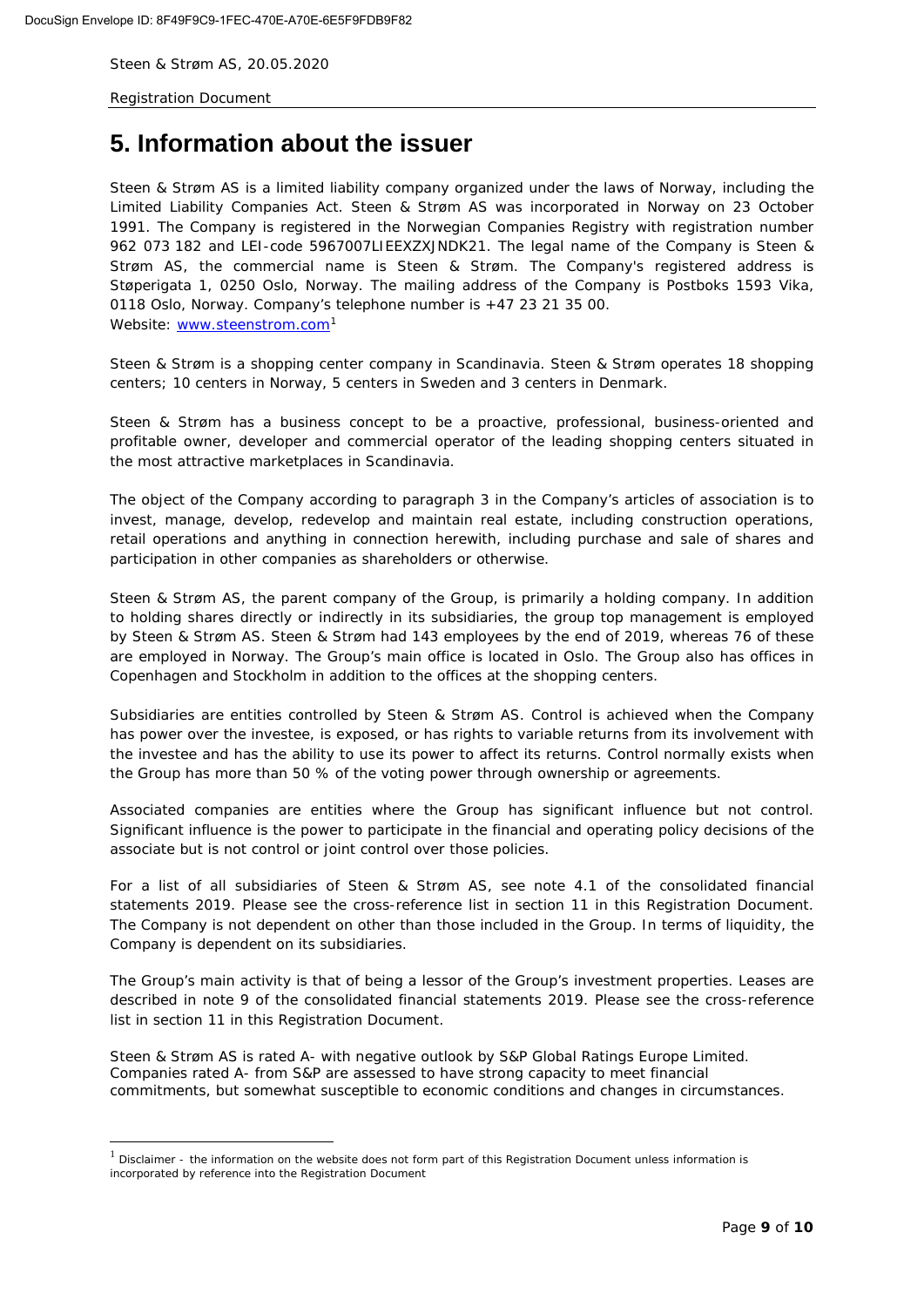### Registration Document

#### **HISTORY**

Steen & Strøm can trace its history back more than 200 years. Samuel Strøm in 1797 opened a little wine shop and general store at Kongens gate 23 in Oslo and got the name "Steen & Strøm" in 1856.

In 1991, Agora Drift AS took over the management of Steen & Strøm Magasin and a further five shopping centres and three hotels, which was the start of an expansion phase which created the basis for the Steen & Strøm group.

Steen & Strøm Invest AS was listed on the Oslo Stock Exchange in July 1994 and delisted September 2007.

On 25 July 2008 Klépierre and Stichting Depositary APG Strategic Real Estate Pool (APG) jointly entered into an agreement to acquire 100% of the outstanding share capital of Steen & Strøm ASA. APG is the pension fund for employers and employees in service of the Dutch government and the educational sector. Klépierre SA is a France-based real estate company focused on the commercial property market, mainly shopping centres and office properties.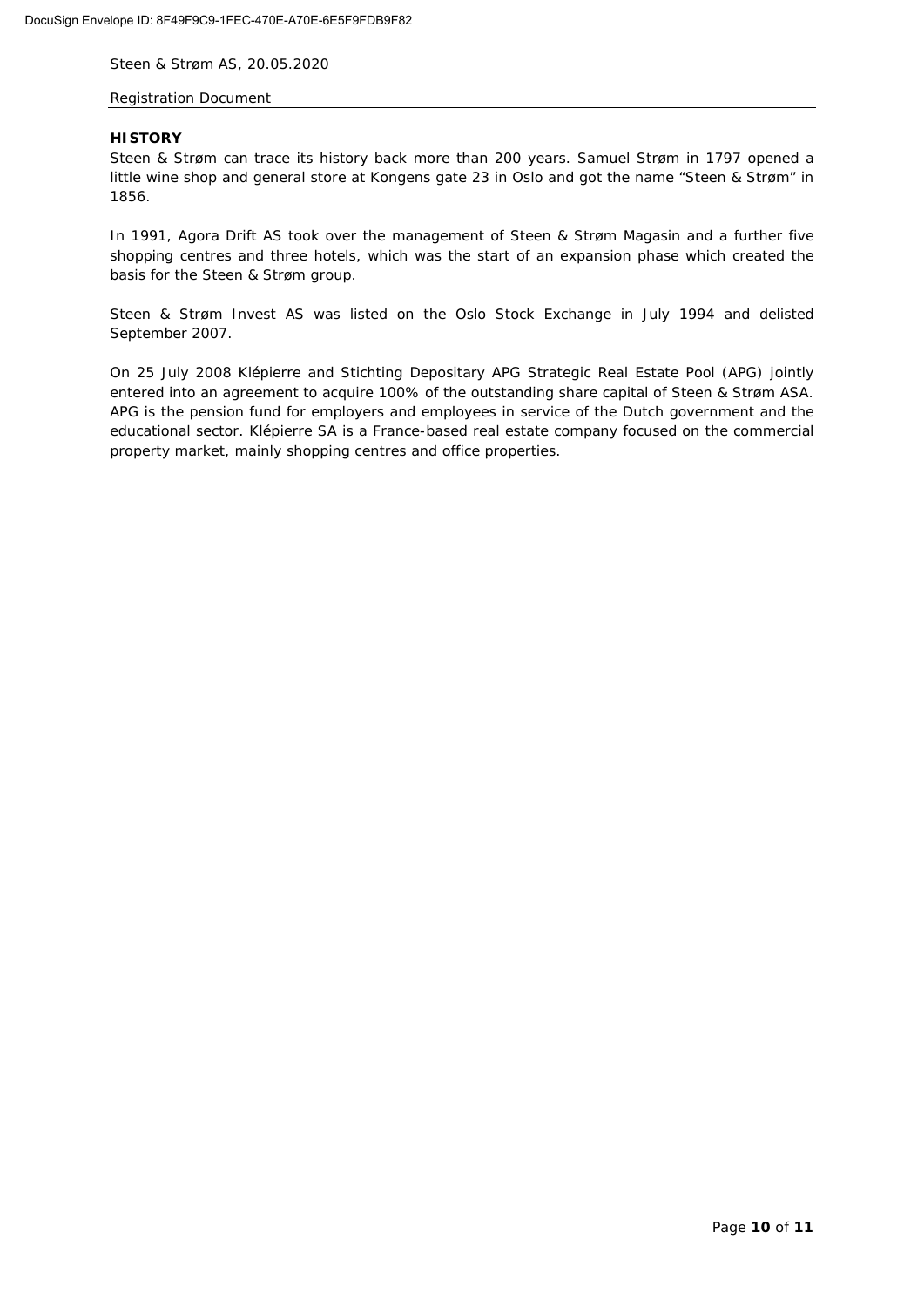<span id="page-10-0"></span>Registration Document

# **6. Business overview**

Steen & Strøm operates 18 shopping centers in Scandinavia; 10 centers in Norway, 5 centers in Sweden and 3 centers in Denmark. The main driver of the operational business of the Group is the development in retail spending. Steen & Strøm is an enterprising company. Continuously seeking to meet the consumers' increasingly complex needs, which encompass safe and effective shopping, exciting experiences and attractive meeting places.

The Group's activities in shopping centres and projects consist mainly of buying, selling and operating investment property, in addition real estate projects. The ownership of shopping centres represents the greater part of the Group's business. Shopping centres provide stable income. The Group has entered into lease contracts – principally with large, soundly based retailers.

The Group is structured into operating segments which are geographic regions:

#### *Norway*

Steen & Strøm has 8 fully owned shopping centers and 2 partly owned\*\* shopping centers in Norway.

| <b>Name</b>          | <b>Place</b> | <b>Sq.meters</b><br><b>GLA</b> | <b>Stores</b> | <b>Million</b><br>turnover<br>(NOK) | <b>Established</b> |
|----------------------|--------------|--------------------------------|---------------|-------------------------------------|--------------------|
| Akaden Torgterrassen | Stavanger    | 21 431                         | 40            | 497                                 | 1988               |
| Amanda               | Haugesund    | 15 171                         | 75            | 1 1 7 8                             | 1997               |
| Farmandstredet       | Tønsberg     | 41 570                         | 101           | 1 2 8 8                             | 1971               |
| Gulskogen            | Drammen      | 38 627                         | 120           | 1 2 3 3                             | 1985               |
| Maxi Storsenter      | Hamar        | 21 563                         | 63            | 533                                 | 1986               |
| Metro $**$           | Lørenskog    | 53 344                         | 100           | 1 2 8 8                             | 1988               |
| Nerstranda           | Tromsø       | 12 735                         | 45            | 425                                 | 1998               |
| Nordbyen **          | Larvik       | 15 868                         | 50            | 572                                 | 1991               |
| Vinterbro            | Vinterbro    | 32 847                         | 85            | 1 5 4 2                             | 1996               |
| Oslo City            | Oslo         | 26 076                         | 85            | 1879                                | 1988               |
| Økern Sentrum *      | Oslo         | 60 000                         | 155           |                                     |                    |

\*Project under development

#### *Denmark*

Steen & Strøm owns and operates 3 shopping centers in Denmark.

| <b>Name</b>        | <b>Place</b> | Sq.meters<br><b>GLA</b> | <b>Stores</b> | <b>Million</b><br>turnover<br>(DKK) | <b>Established</b> |
|--------------------|--------------|-------------------------|---------------|-------------------------------------|--------------------|
| Bruun's Galleri    | Århus        | 30 000                  | 100           | 1 1 9 0                             | 2003               |
| Field's Copenhagen | Copenhagen   | 79 300                  | 145           | 1884                                | 2004               |
| Bryggen            | Veile        | 21 000                  | 60            | 430                                 | 2008               |
| Viva $*$           | Odense       | 42 000                  | 100           | 1 1 9 0                             |                    |

\*Project under development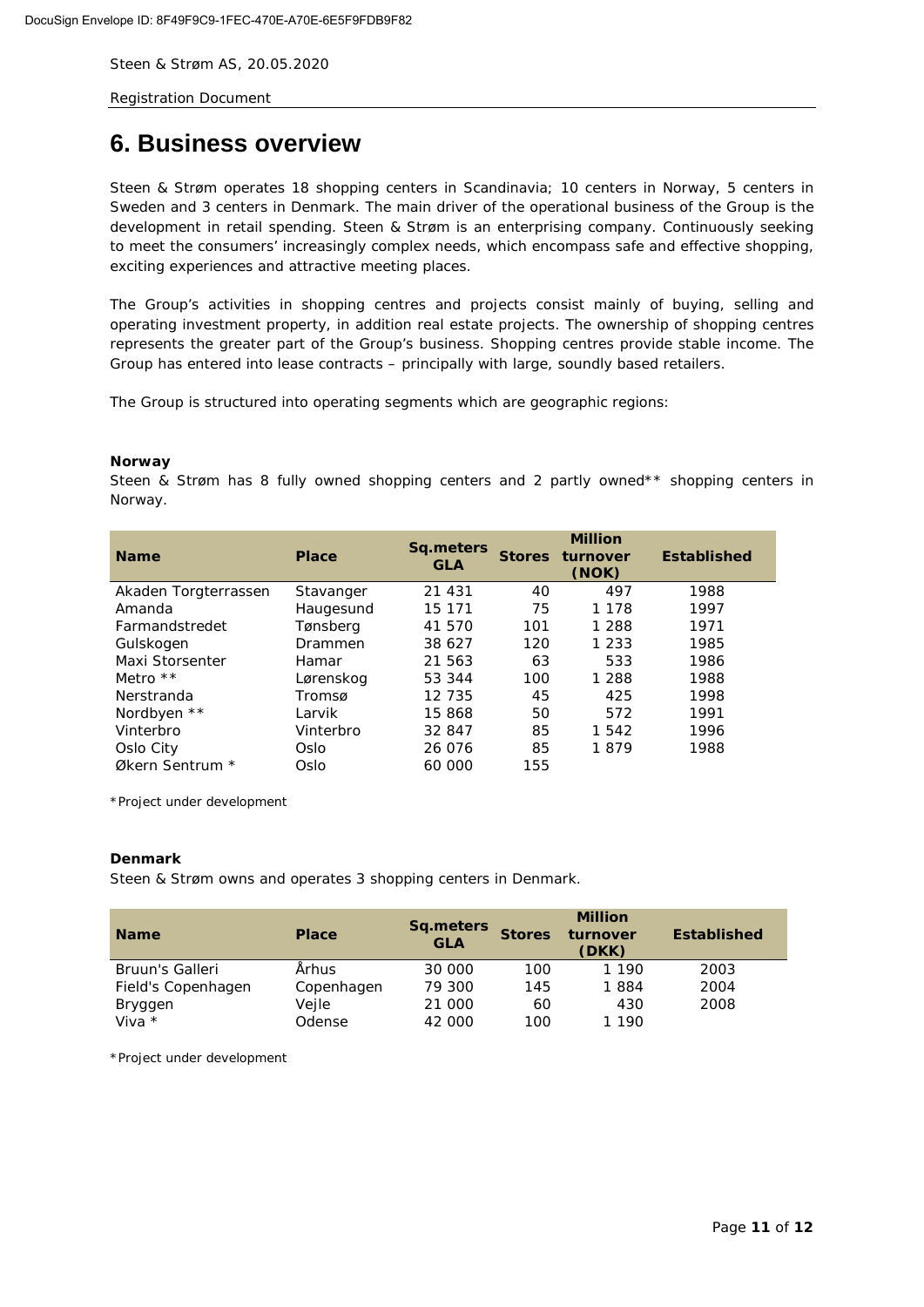### Registration Document

#### *Sweden*

Steen & Strøm owns and operates 5 shopping centers in Sweden.

| <b>Name</b>        | <b>Place</b> | <b>Sq.meters</b><br><b>GLA</b> | <b>Stores</b> | <b>Million</b><br>turnover<br>(SEK) | <b>Established</b> |
|--------------------|--------------|--------------------------------|---------------|-------------------------------------|--------------------|
| Allum              | Partille     | 50 000                         | 84            | 1909                                | 2006               |
| Kupolen            | Borlänge     | 48 615                         | 100           | 1 1 7 8                             | 1990               |
| Marieberg Galleria | Örebro       | 36 014                         | 106           | 1 4 4 3                             | 1979               |
| Emporia            | Malmö        | 77 700                         | 180           | 3 1 1 7                             | 2012               |
| Galleri Boulevard  | Kristianstad | 21 000                         | 37            | 485                                 | 2013               |

### *Sustainable development[2](#page-11-0)*

Steen & Strøm has for years, managed a sustainability program with the vision of being one of the leaders within corporate responsibility in our industry. Shopping centers are important social players in the local communities' and this constitute the best possible basis for influencing both the environment and the society around in a positive direction.

To meet our vision of sustainability, Steen & Strøm together with majority owner Klépierre, launched the new CSR approach Act for Good in 2018. Act for Good further combines the requirements of operational excellence with environmental, societal and social performance and rests on three pillars:

- Act for the Planet
- Act for Territories
- Act for People

Steen & Strøm aims to reduce the environmental impact in both the near and distant surroundings, by systematically analysing and mapping each shopping center's environmental impact, definition of targets for the sustainable development and continuous improvements by individual actions, measurement and reporting.

Steen & Strøm has implemented ISO-14001 since 2004. In January 2020 the Group went through a recertification audit carried out by RISE Technical research institute.

The pollution from the Group's activities is limited. However, Steen & Strøm has put a lot of effort into environmental issues and developed individual action plans to improve the Group's environmental performance level. Renewable Energy Guarantees of Origin (GO) exists for all power purchased by Steen & Strøm in Norway and Sweden and Denmark. Moreover, for our center Emporia in Malmö, Sweden, all energy supplied is of renewable origin or green house gas compensated, and as such the center's energy supply is carbon neutral.

Steen & Strøm is also investing in new and existing centers to create the best retail destinations for the future; hence, responsible decision making in relation to development projects is required. In major development projects we comply with the international classification system "BREEAM", aiming for level "excellent". In the course of 2019 we also certified our whole portfolio of existing centres BREEAM in-use with levels of Very Good and Excellent.

In 2019, Steen & Strøm's participation in the annual Global Real Estate Sustainability Benchmark ("GRESB") confirmed that the Group is rated among the most sustainable shopping center companies in the world: Steen & Strøm increased the overall score from with six points to 91/100 and once again classified as "Green Star". "Green Star" is the highest level of rating in the GRESB quadrant benchmark methodology.

<span id="page-11-0"></span><sup>2</sup> *Source: Steen & Strøm's [Annual Report 2019](https://newsweb.oslobors.no/message/499083)*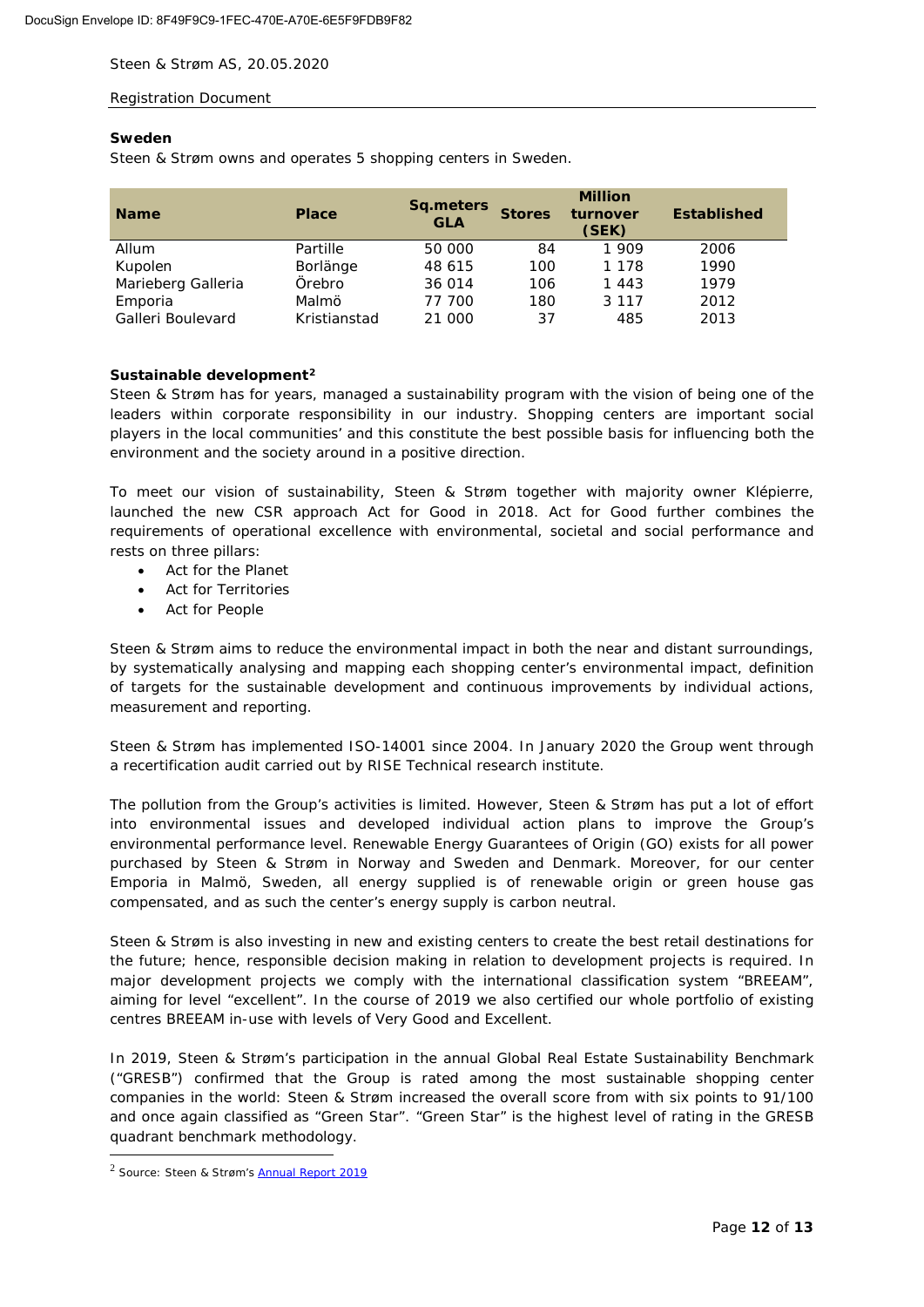### Registration Document

#### **Market overview**

Steen & Strom's competitors are all providers of retail space, including shopping centers, wholesale or freestanding stores. In addition, e-commerce has gradually become a bigger competitor. At present, the share of e-commerce is only about 7%, but the share is increasing. However, it varies from segment to segment. Industries such as electronics, textiles, fashion, sports and leisure are at present the sectors most challenged by e-commerce, while grocery and service industries are less affected.

When it comes to competition in the shopping center segment, the industry is relatively consolidated with a few owners. In Norway, the largest owners are Olav Thon, Citicon, Scala, Coop Eiendom, KLP and Storebrand. In Sweden, Unibail, Citycon, Atrium Ljungberg, Eurocommercial Properties, Skanska Real Estate and Stadsrum are the largest owners, while in Denmark the largest shopping center operators are Danske Shopping Centers of DADES.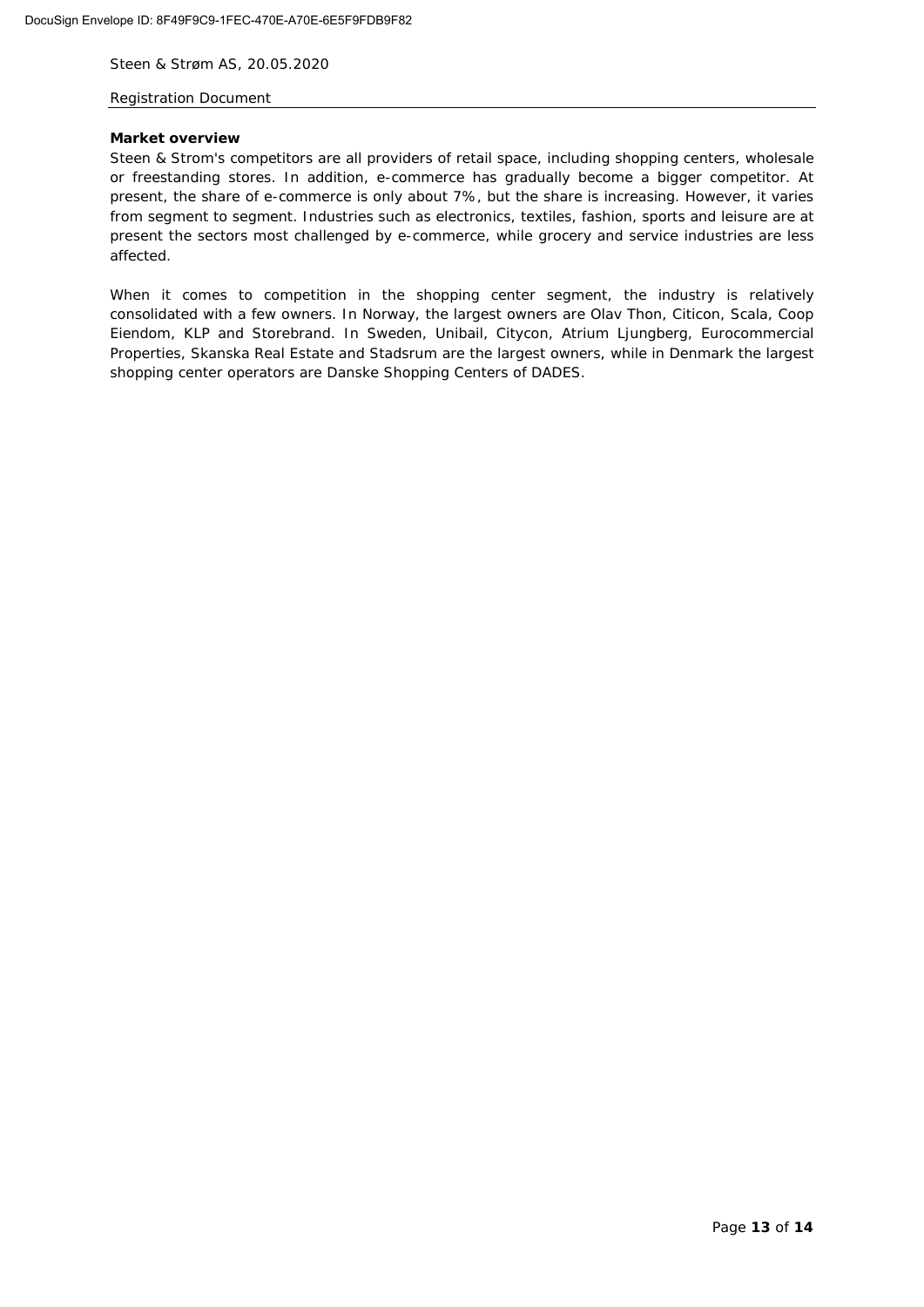<span id="page-13-0"></span>Registration Document

# **7. Administrative, management and supervisory bodies**

### **BOARD OF DIRECTORS STEEN & STRØM AS:**

| <b>Name</b>                         | <b>Position</b>       | Principal activities outside the Group                       |
|-------------------------------------|-----------------------|--------------------------------------------------------------|
| Jean-March Jestin                   | Chairman of the Board | Chairman of the Klépierre Executive Board                    |
| Jean-Michel Gault                   | Board member          | Deputy CEO and Member of the Executive Board in<br>Klépierre |
| Beñat Ortega                        | Board member          | Chief Operating Officer in Klepierre                         |
| <b>Roland Mangelmans</b>            | Board member          | Senior Portfolio Manager in APG Pension Fund                 |
| Rafael Torres Villalba Board member |                       | Head of Listed Real Estate Europe in APG Pension<br>Fund     |

The Board of Directors also acts as the Audit Committee.

All the members of the board can be reached at the Company's registered address, Støperigata 1, P.O. Box 1593 Vika, N-0118 Oslo, Norway.

### **EXECUTIVE MANAGEMENT - STEEN & STRØM AS:**

| <b>Name</b>   | <b>Position</b> | <b>Businesss adress</b>                 |
|---------------|-----------------|-----------------------------------------|
| Louis Bonelli | CEO.            | P.O. Box 1593 Vika, N-0118 Oslo, Norway |
| Brian Jensen  | CFO.            | P.O. Box 1593 Vika, N-0118 Oslo, Norway |

**Louis Bonelli** is the Chief Executive Office in Steen & Strøm. He has an MBA from EDHEC Business School. Louis Bonneli joined Klepierre in 2015 as Group Head of Leasing and was prior Real Estate Director EMEA at Estée Lauder Companies and before Senior International Leasing Manager at Unibail Rodamco.

**Brian Jensen** is the Chief Financial Officer in Steen & Strøm. He has an MBA from Copenhagen Business School. Brian Jensen joined Steen & Strøm in 2010 and was prior finance manager and before management consultant and auditor at Deloitte.

There are no conflicts of interests between any duties to the issuing entity of the persons referred to in this section and their private interests or other duties.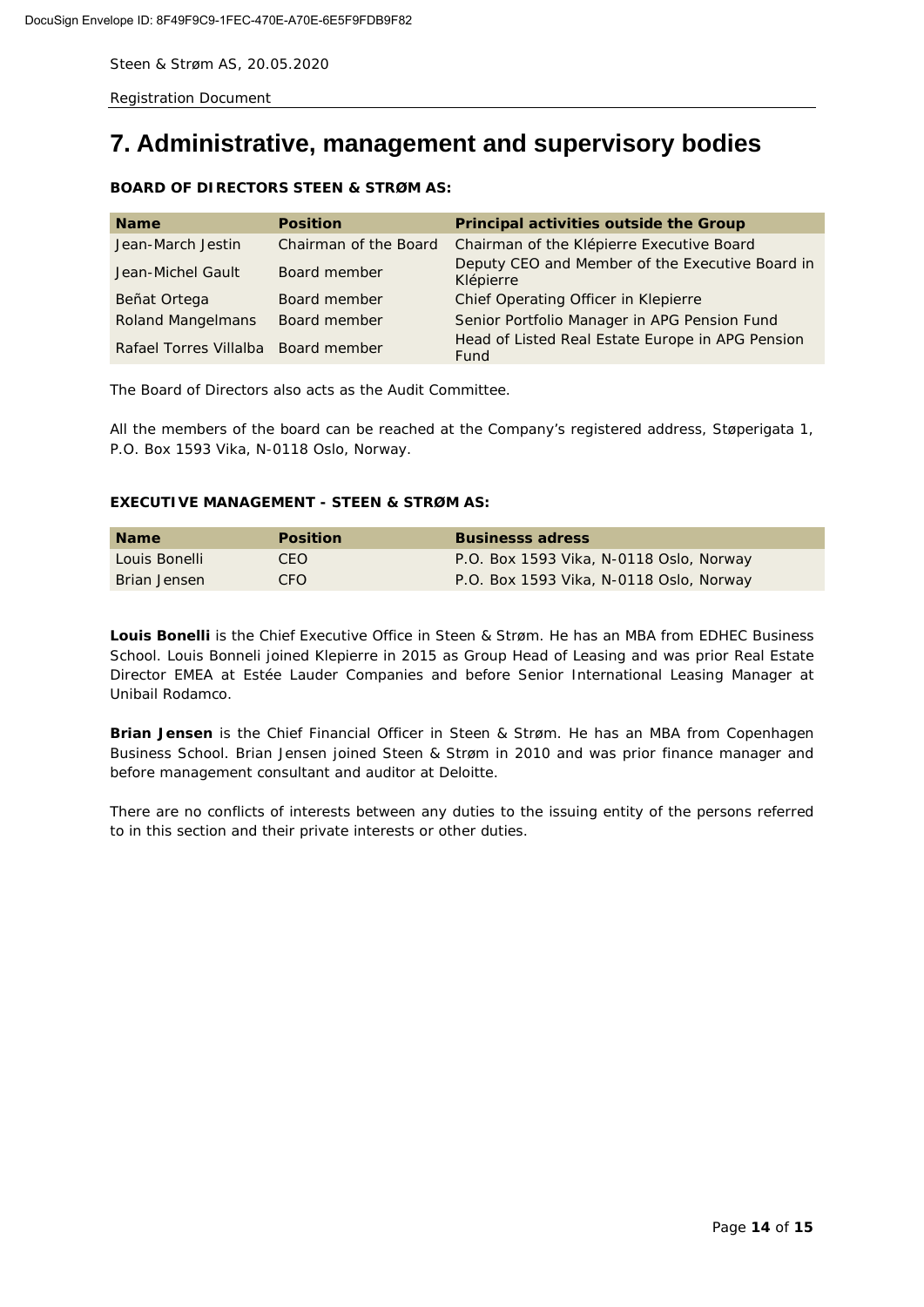<span id="page-14-0"></span>Registration Document

# **8. Major shareholders**

Steen & Strøm AS is a 100% owned subsidiary of Storm Holding Norway AS. Storm Holding Norway AS is fully owned by Nordica HoldCo AB, which in turn is owned by Klépierre, the pan-European leader in shopping malls (56.1%), and Stichting Depositary APG Strategic Real Estate Pool (43.9%). Klépierre has it's headquarter in Paris and is represented in 16 countries, including Scandinavia. APG is one of the world's largest pension fund managers, based in the Netherlands.

Klépierre is the majority owner of Steen & Strøm with 56.1 % shares. There is a shareholder agreement between Klépierre and Stichting Depositary APG Strategic Real Estate Pool in place to ensure that such control is not abused.

The share capital of Steen & Strøm AS is NOK 73 258 653, divided into 29 303 461 shares at par value NOK 2.50. The Company has only one class of shares and the shares are freely transferrable. The shares of the Company are registered in the Central Securities Registry.

There are no arrangements, known to the Issuer, the operation of which may at a subsequent date result in a change in control of the Issuer.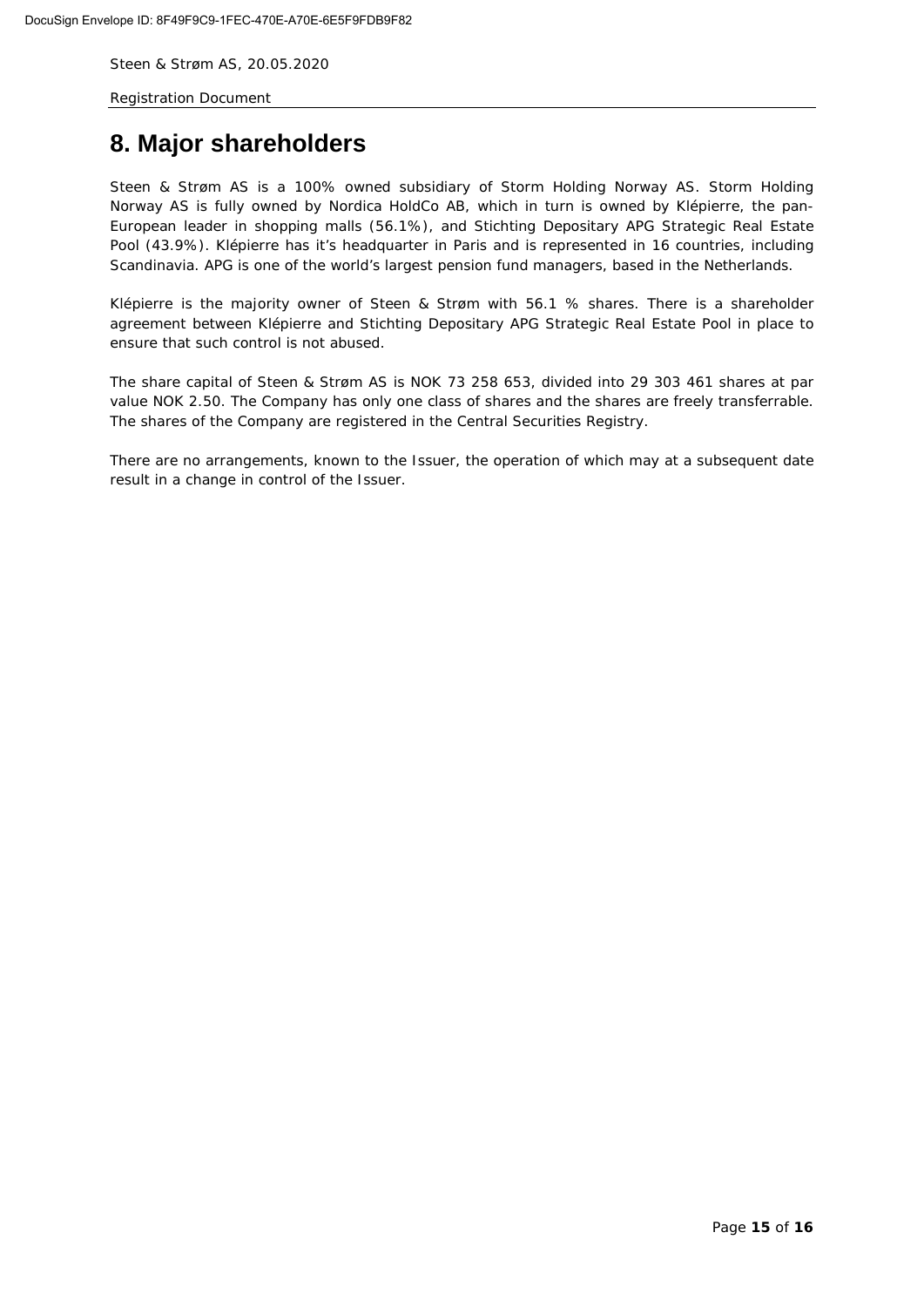<span id="page-15-0"></span>Registration Document

# **9. Financial information concerning the issuer's assets and liabilities, financial position and profits and losses**

The consolidated financial statements have been prepared in accordance with International Financial Reporting Standards (IFRS) as adopted by the European Union.

The financial information of Steen & Strøm AS is incorporated by reference. Please see the crossreference list in section 11 in this Registration Document:

|                          | 2019         | 2018         |
|--------------------------|--------------|--------------|
| Steen & Strøm AS - Group | audited      | audited      |
| Income statement         | Page 22      | Page 21      |
| <b>Balance sheet</b>     | Page 23 - 24 | Page 22 - 23 |
| Cash flow statement      | Page 25      | Page 24      |
| <b>Notes</b>             | Page 27 - 59 | Page 26 - 58 |
| Accounting principles    | Page 27 - 36 | Page 26 - 36 |
| Auditors report          | Page 76 - 79 | Page 74 - 77 |

|                           | 2019         | 2018         |
|---------------------------|--------------|--------------|
| Steen & Strøm AS - Parent | audited      | audited      |
| Income statement          | Page 64      | Page 61      |
| <b>Balance sheet</b>      | Page 65 - 66 | Page 62 - 63 |
| Cash flow statement       | Page 67      | Page 64      |
| <b>Notes</b>              | Page 69 - 74 | Page 66 - 73 |
| Accounting principles     | Page 69      | Page 66      |
| Auditors report           | Page 76 - 79 | Page 74 - 77 |

*2019: <https://newsweb.oslobors.no/message/499083> 2018: [http://www.steenstrom.com/content/uploads/2019/04/Aarsrapport\\_2018.pdf](http://www.steenstrom.com/content/uploads/2019/04/Aarsrapport_2018.pdf)*

The historical financial information for 2019 and 2018 has been audited.

#### **Overview of Steen & Strøm AS's outstanding bonds and certificates:**

| <b>ISIN</b>  | <b>NAME</b>                    | <b>TICKER</b>     | <b>ISSUE</b>          | <b>MATURITY</b>       | <b>AMOUNT</b>   |
|--------------|--------------------------------|-------------------|-----------------------|-----------------------|-----------------|
| NO0010882384 | Steen & Strøm AS 1,45% CERT    |                   |                       | 12.05.2020 12.05.2021 | 620 000 000 NOK |
| NO0010878630 | Steen & Strøm AS 20/23 FRN     |                   |                       | 07.04.2020 05.04.2023 | 300 000 000 NOK |
| NO0010868359 | Steen & Strøm AS 2.15% CERT    | SST91             |                       | 18.11.2019 18.05.2020 | 400 000 000 NOK |
| NO0010866965 | Steen & Strøm AS 19/24 FRN     | SST92             |                       | 24.10.2019 24.10.2024 | 250 000 000 NOK |
| NO0010866973 | Steen & Strøm AS 19/24 2.55%   | SST93             |                       | 24.10.2019 24.10.2024 | 150 000 000 NOK |
| NO0010852445 | Steen & Strøm AS 19/29 2.98%   | SST89             |                       | 23.05.2019 23.05.2029 | 100 000 000 NOK |
| NO0010830417 | Steen & Strøm AS 18/21 FRN SEK | SST84             | 22.08.2018 22.02.2021 |                       | 400 000 000 SEK |
| NO0010830086 | Steen & Strøm AS 18/21 FRN     | SST83             | 08.08.2018 09.08.2021 |                       | 700 000 000 NOK |
| NO0010811698 | Steen & Strøm AS 17/22 1.093%  | SST <sub>80</sub> | 08.12.2017            | 08.12.2022            | 500 000 000 SEK |
| NO0010805799 | Steen & Strøm AS 17/22 FRN     | SST <sub>79</sub> | 14.09.2017            | 14.09.2022            | 750 000 000 NOK |
| NO0010777824 | Steen & Strøm AS 16/23 2.40%   | SST <sub>73</sub> |                       | 07.11.2016 07.11.2023 | 500 000 000 NOK |
| NO0010774813 | Steen & Strøm AS 16/23 FRN     | SST71             |                       | 23.09.2016 23.03.2023 | 800 000 000 NOK |
| NO0010739907 | Steen & Strøm AS 15/22 2,62%   | SST <sub>66</sub> | 08.06.2015            | 08.06.2022            | 450 000 000 NOK |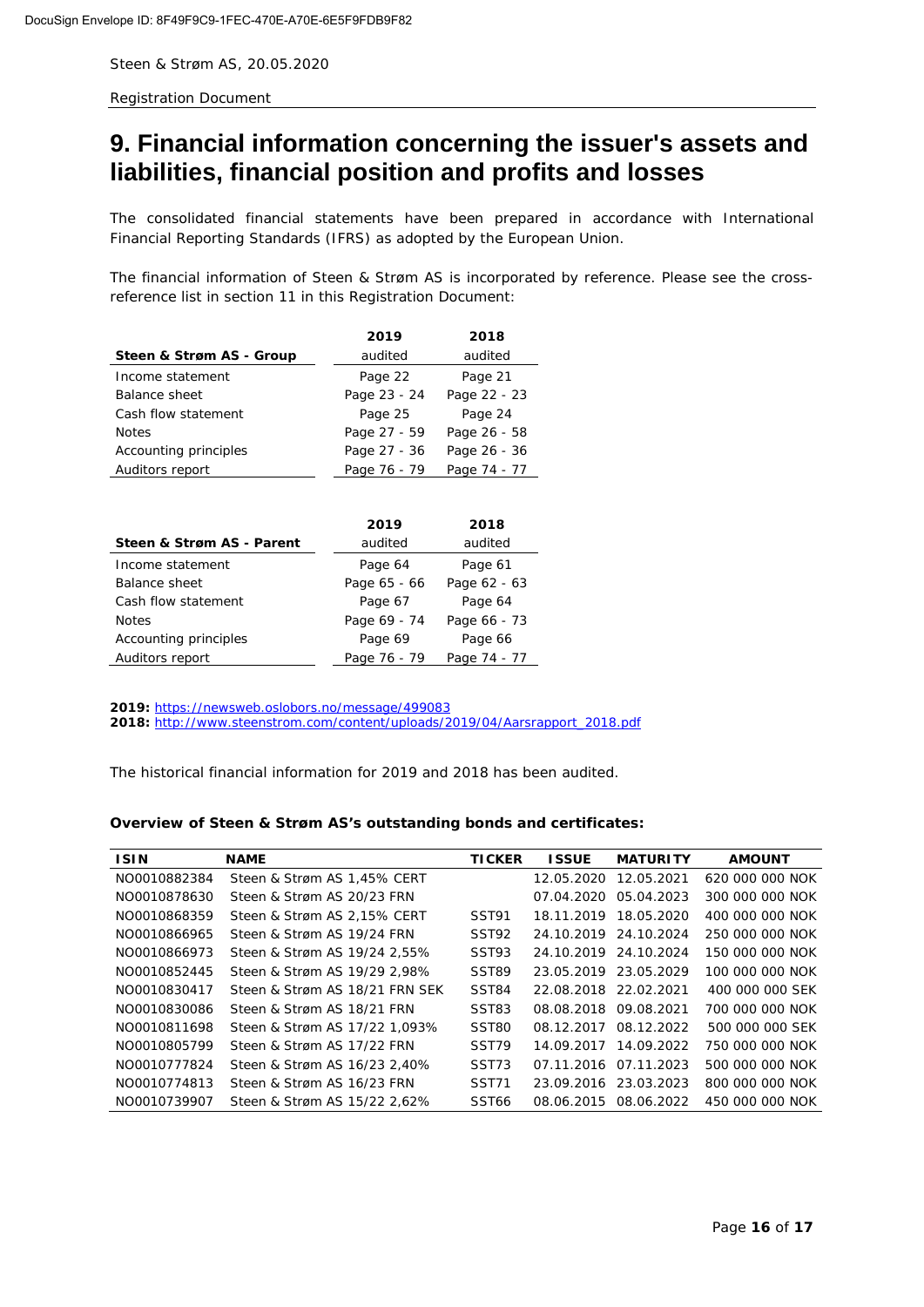#### Registration Document

| Overview of Steen & Strøm AS's debt to Danish credit institutions: |  |  |  |  |
|--------------------------------------------------------------------|--|--|--|--|
|--------------------------------------------------------------------|--|--|--|--|

| Debt type | Lender /<br><b>Lead broker</b> | Currency   | Original<br>amount (m) | Current<br>amount (m) | <b>Start</b> | Maturity / Ioan<br>commitment |
|-----------|--------------------------------|------------|------------------------|-----------------------|--------------|-------------------------------|
| Bank loan | <b>NYKREDITT</b>               | <b>DKK</b> | 322                    | 168                   | 31.03.2003   | 31.12.2022                    |
| Bank loan | <b>NYKREDITT</b>               | <b>DKK</b> | 340                    | 339                   | 02.03.2015   | 29.03.2024                    |
| Bank loan | <b>NYKREDITT</b>               | <b>SEK</b> | 350                    | 350                   | 20.03.2014   | 30.03.2030                    |
| Bank loan | <b>NYKREDITT</b>               | <b>DKK</b> | 56                     | 56                    | 31.12.2010   | 30.09.2030                    |
| Bank loan | REALKREDIT                     | <b>SEK</b> | 1 500                  | 1 2 8 4               | 23.11.2012   | 31.12.2032                    |
| Bank loan | <b>NYKREDITT</b>               | <b>DKK</b> | 244                    | 231                   | 01.10.2013   | 30.09.2033                    |
| Bank loan | REALKREDIT                     | <b>DKK</b> | 825                    | 573                   | 28.09.2007   | 31.12.2033                    |
| Bank loan | REALKREDIT                     | <b>DKK</b> | 523                    | 459                   | 28.09.2007   | 28.09.2037                    |
| Bank loan | REALKREDIT                     | <b>DKK</b> | 194                    | 175                   | 28.09.2007   | 30.06.2038                    |
| Bank loan | REALKREDIT                     | <b>SEK</b> | 878                    | 878                   | 31.03.2011   | 31.03.2041                    |
| Bank loan | REALKREDIT                     | <b>DKK</b> | 825                    | 819                   | 28.09.2007   | 31.12.2042                    |

#### **CoVid-19**

Since 26 February 2020, the CoVid-19 epidemic has gradually spread over Norway, Sweden and Denmark. Steen & Strøm response to this situation is ensuring that its operations are compliant with any measures enacted by the authorities on a real time basis and adjusting operation organization and resources to ensure the best possible health and safety conditions while maintaining business continuity.

At 31 March 2020, footfall in Steen & Strøm malls had fell by 10.22% (the last 12 months the footfall is down 1.9%). It is too early to determine the situation's impact on the contractual obligations of our retailers or to estimate the effect of any case-by-case support measure the Group may decide upon, particularly as regards adapting payment deadlines.

#### **Other statements for the Group**

#### *Financial statements*

Other than the CoVid-19 epidemic described above, there are no are no significant changes in the financial position of the Group which may have occurred since the end of the last financial period for which either audited financial information or interim financial information have been published.

Other than the CoVid-19 epidemic described above, there are no recent events in particular to the Company which are to a material extent relevant to an evaluation of the Company's solvency.

There are no material changes of the financing of the Company's activities nor borrowing and funding structure since the last financial year.

#### *Trend information*

Other than the CoVid-19 epidemic described above, there has been no material adverse change in the prospects of the Company since the date of its last published audited financial statements or any significant change in the financial performance of the Group since the end of the last financial period for which financial information has been published to the date of the Registration Document.

Other than the CoVid-19 epidemic described above, there are no known trends, uncertainties, demands, commitments or events that are reasonably likely to have a material effect on the Company's prospects for at least the current financial year.

#### *Legal and arbitration proceedings*

Other than what is mentioned in note 11.2 in the Annual Report 2019 "Litigations and claims" there are no governmental, legal or arbitration proceedings (including any such proceedings which are pending or threatened of which the Company is aware), during a period covering at least the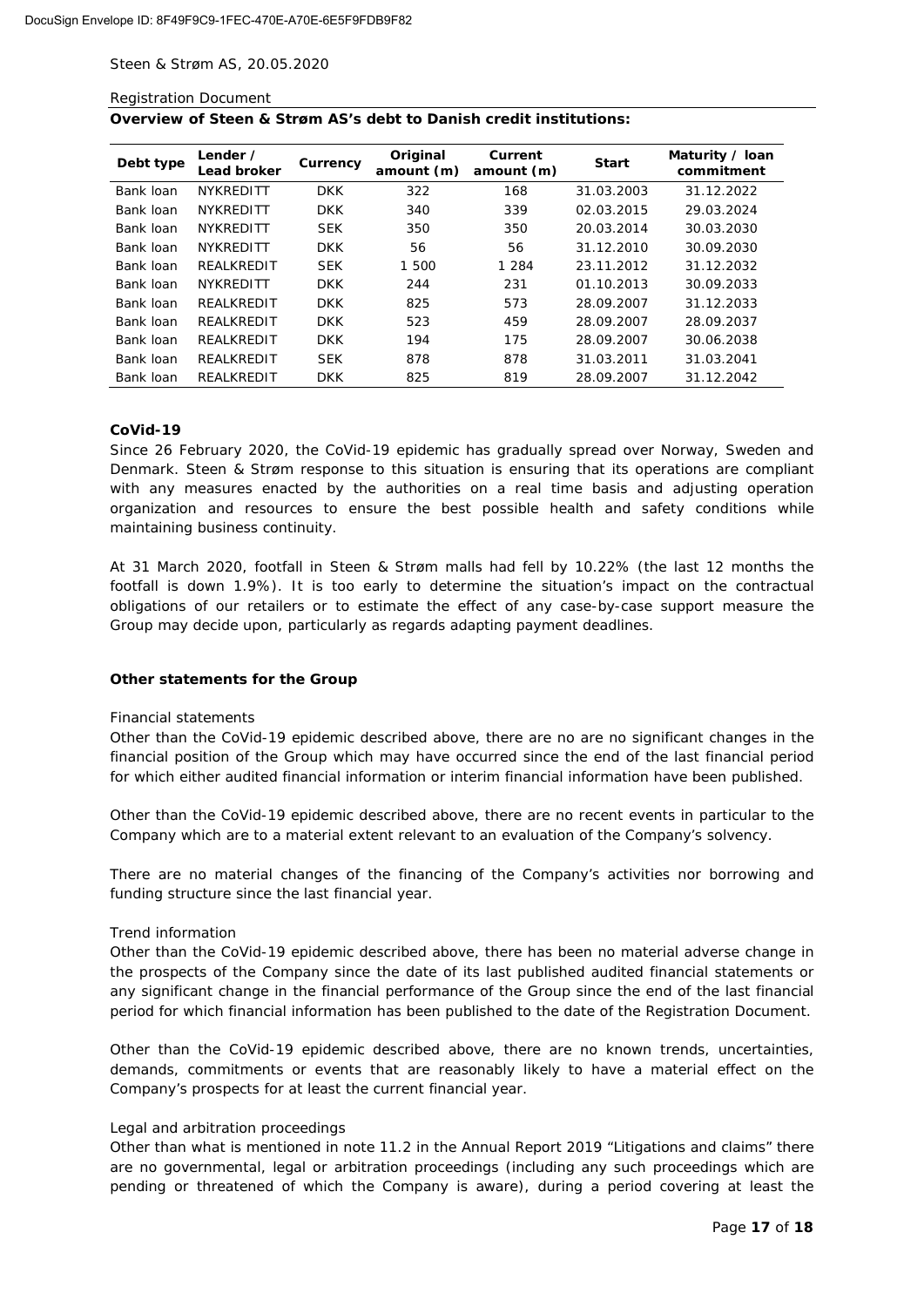#### Registration Document

previous 12 months which may have, or have had in the recent past significant effects on the Company and/or Group's financial position or profitability.

#### *Material contracts*

There are no material contracts that are not entered into in the ordinary course of the Company's business, which could result in any group member being under an obligation or entitlement that is material to the Company's ability to meet its obligation to security holders in respect of the securities being issued.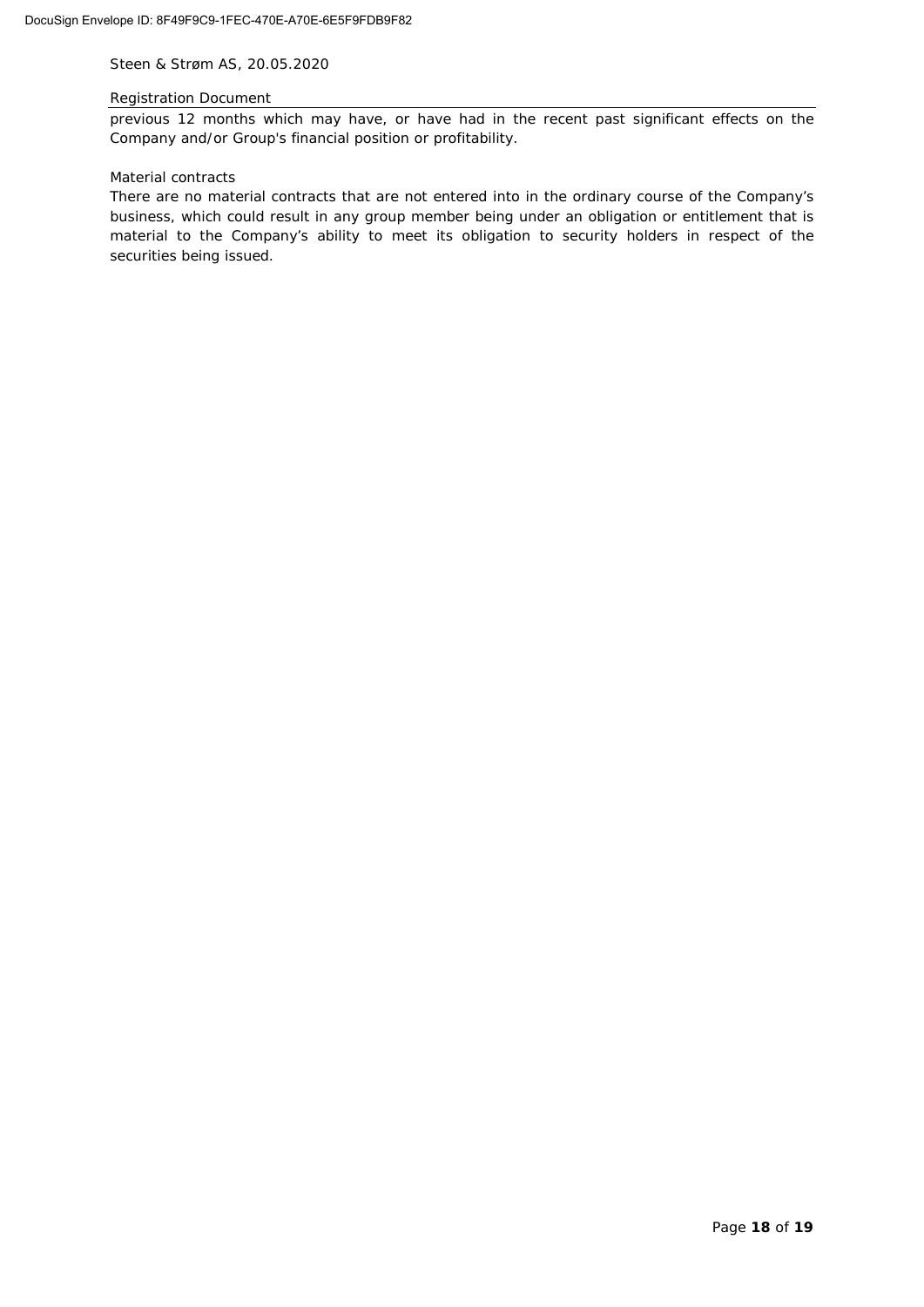<span id="page-18-0"></span>Registration Document

# **10. Documents on display**

For the term of the Registration Document the following documents where applicable, can be inspected:

- the up to date memorandum and articles of association of the Company;
- all reports, letters, and other documents, valuations and statements prepared by any expert at the Company's request any part of which is included or referred to in the Registration Document.

The documents may be inspected at the Company's website: [www.steenstrom.com.](http://www.steenstrom.com/)